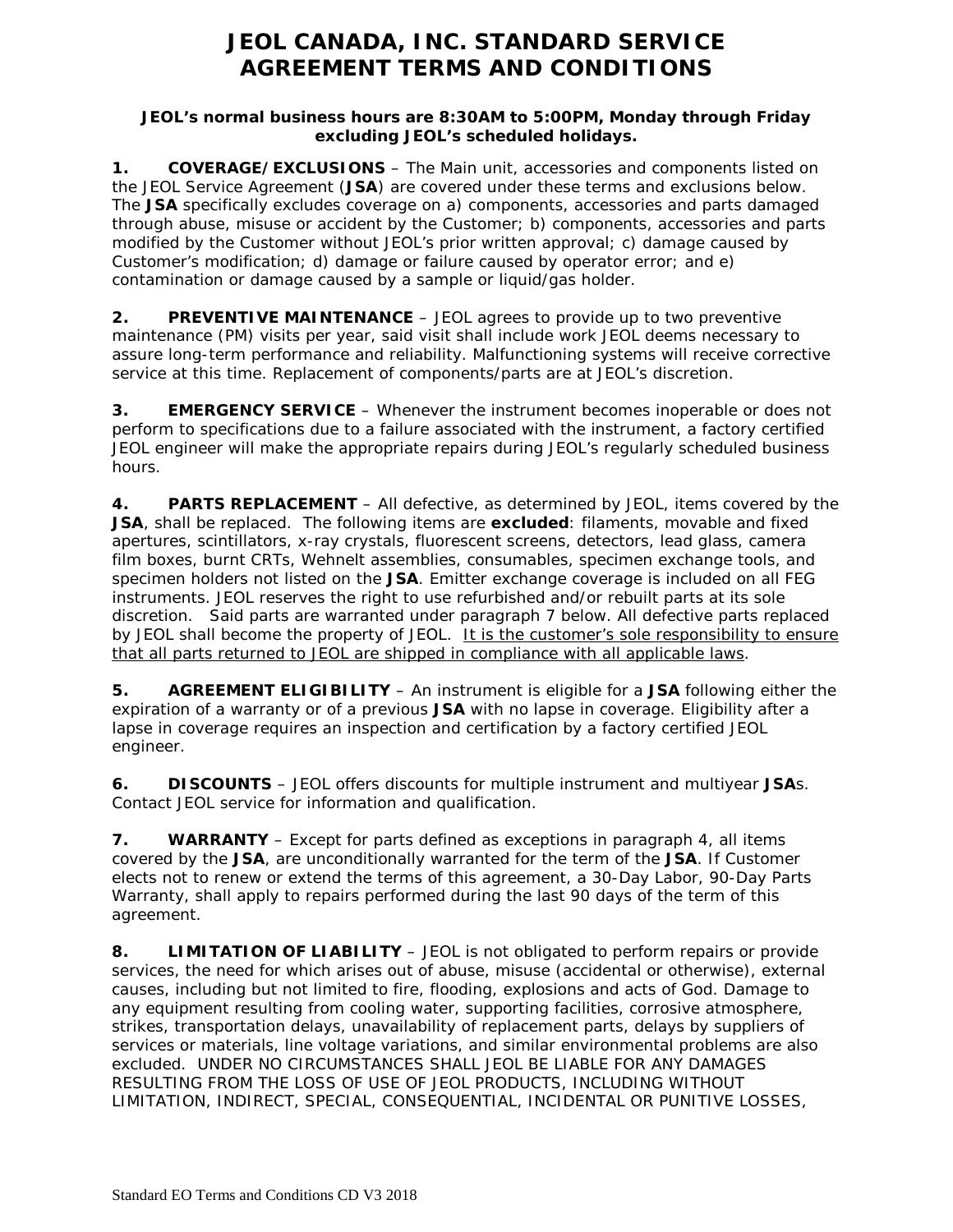# **JEOL CANADA, INC. STANDARD SERVICE AGREEMENT TERMS AND CONDITIONS**

### **JEOL's normal business hours are 8:30AM to 5:00PM, Monday through Friday excluding JEOL's scheduled holidays.**

DAMAGES OR EXPENSES OR LOST PROFITS OR SAVINGS EVEN IF JEOL HAS BEEN ADVISED OF THEIR POSSIBLE EXISTENCE, OR EVEN IF JEOL HAS BEEN ADVISED OF THE POSSIBILITY OF SUCH DAMAGES, OR BOTH. WITH THE EXCEPTION OF LIABILITIES RESULTING FROM JEOL'S SOLE GROSS NEGLIGENCE, JEOL'S TOTAL LIABILITY HEREUNDER SHALL IN NO WAY EXCEED THE TOTAL PRICE OF THIS SERVICE AGREEMENT.

**9. CHILLER COVERAGE** –Chiller coverage excludes the "facility supplies to" or the "facility returns from" the chiller unit. Damage arising out of connecting hoses, water pressure, or other circumstances outside of JEOL Canada, Inc.'s direct action or control is excluded. JEOL recommends customer install safeguards to monitor and protect against leakage. The Customer agrees to indemnify, defend and hold harmless JEOL Canada, Inc. its officers, directors, employees, agents, licensors, suppliers and any third-party providers from and against all losses, expenses, damages and costs, including reasonable attorneys' fees, resulting from any damages as described.

**10. CONFIDENTIAL DATA –** If Customer requires any personal and/or confidential data, including but not limited to, social security numbers, health/medical records or any data that JEOL Canada, Inc. has a legal duty to keep confidential, Customer represents, warrants and certifies that it will hold confidential data in the strictest of confidence and will not use or disclose said data except to the extent required by law or authorized by JEOL in writing. Said confidential data shall be safeguarded according to commercially reasonable standards and protected at the same level as Customers own confidential data.

**11. INSURANCE** – JEOL maintains insurance policies which have the following limitations; (a) Comprehensive general liability insurance with a limit of \$1,000,000 (one million) for each occurrence and \$2,000,000 (two million) in the aggregate. (b) Statutory Workers Compensation insurance. Copies of certificates are available upon request.

**12. TERMS/PAYMENT SCHEDULE –** Payment is due within 30 days from the start of the **JSA** or invoice. A 3% interest charge per month or the maximum permitted by province, whichever is less, will be assessed on late payments. JEOL offers payment plans at an additional fee. Semi-Annual in Advance at 3.5%, Quarterly in Advance at 5.25%, Monthly at 7%, Quarterly in Arrears at 8.75%, Semi-Annual in Arrears at 10.5%. JEOL reserves the right to withhold service if customer fails to make payment as due or if customer has been delinquent in the past.

**13. ACCEPTANCE** This is JEOL's offer to sell at the prices and under the terms and conditions stated herein. Any type of counteroffer, including any and all terms and conditions contained in said counteroffer and/or PO, are hereby expressly rejected. JEOL Canada, Inc. will only perform under the **JSA** based on JEOL's terms and conditions. The **JSA** specifically excludes any and all customer terms and conditions. Acceptance of JEOL's terms and conditions is demonstrated by signature, receipt of a valid purchase order, payment, or performance hereunder. IT IS EXPRESSLY AGREED THAT THESE TERMS WILL SUPERSEDE AND TAKE PRIORITY OVER ANY ADDITIONAL OR INCONSISTENT TERMS AND CONDITIONS IN ANY PAST, EXISTING OR FUTURE PURCHASE ORDER, CONFIRMATION, OR OTHER SIMILAR AGREEMENT WHETHER ORAL OR WRITTEN, EXPRESSED OR IMPLIED. THIS AGREEMENT REPRESENTS THE ENTIRE AGREEMENT BETWEEN THE PARTIES.

**14. CANCELLATION AND ASSIGNMENT** – A **JSA** may be cancelled by either party by providing 30 days written notice. In the event of cancellation, JEOL will refund the prorated